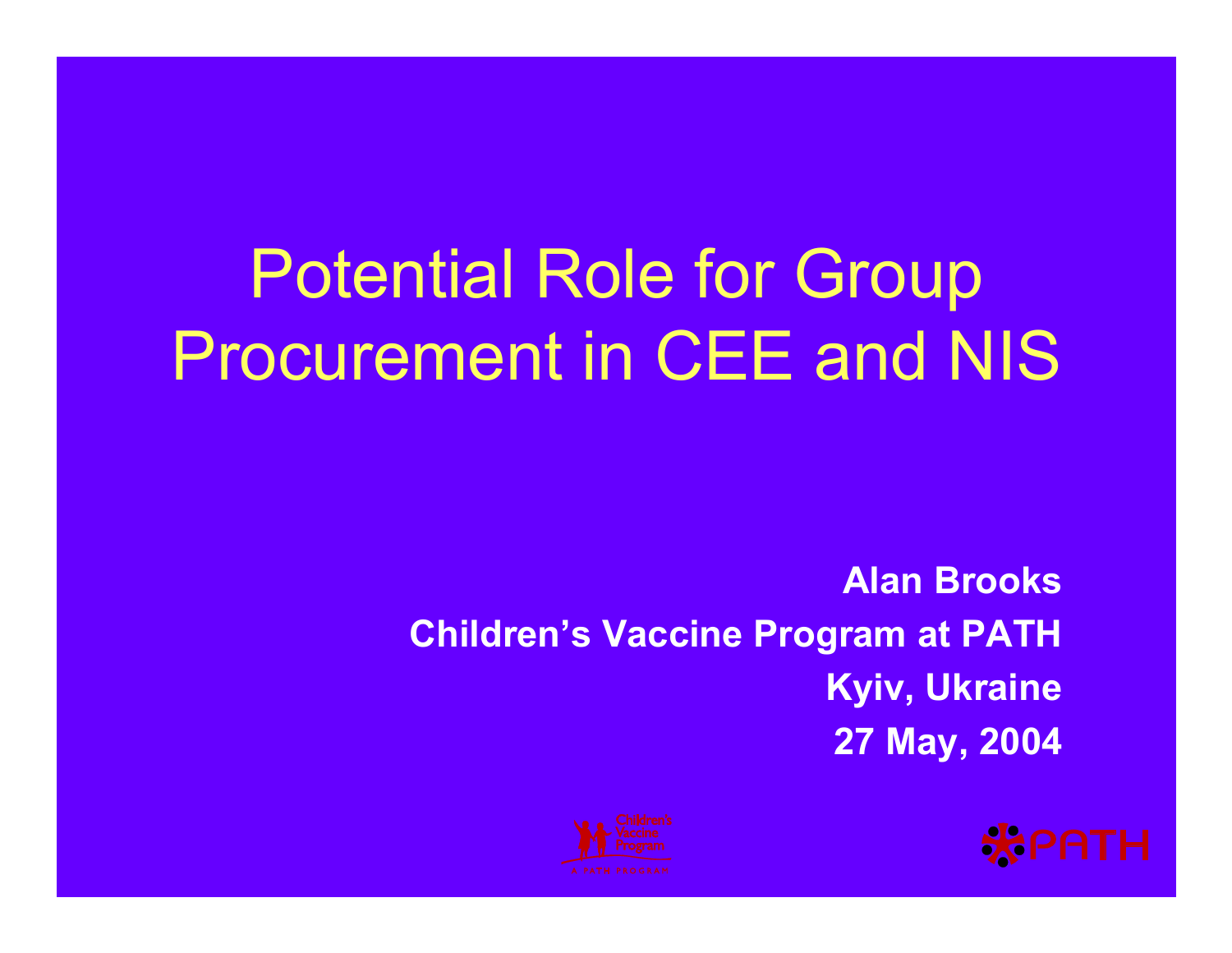# Source of vaccines, 2002 28 countries

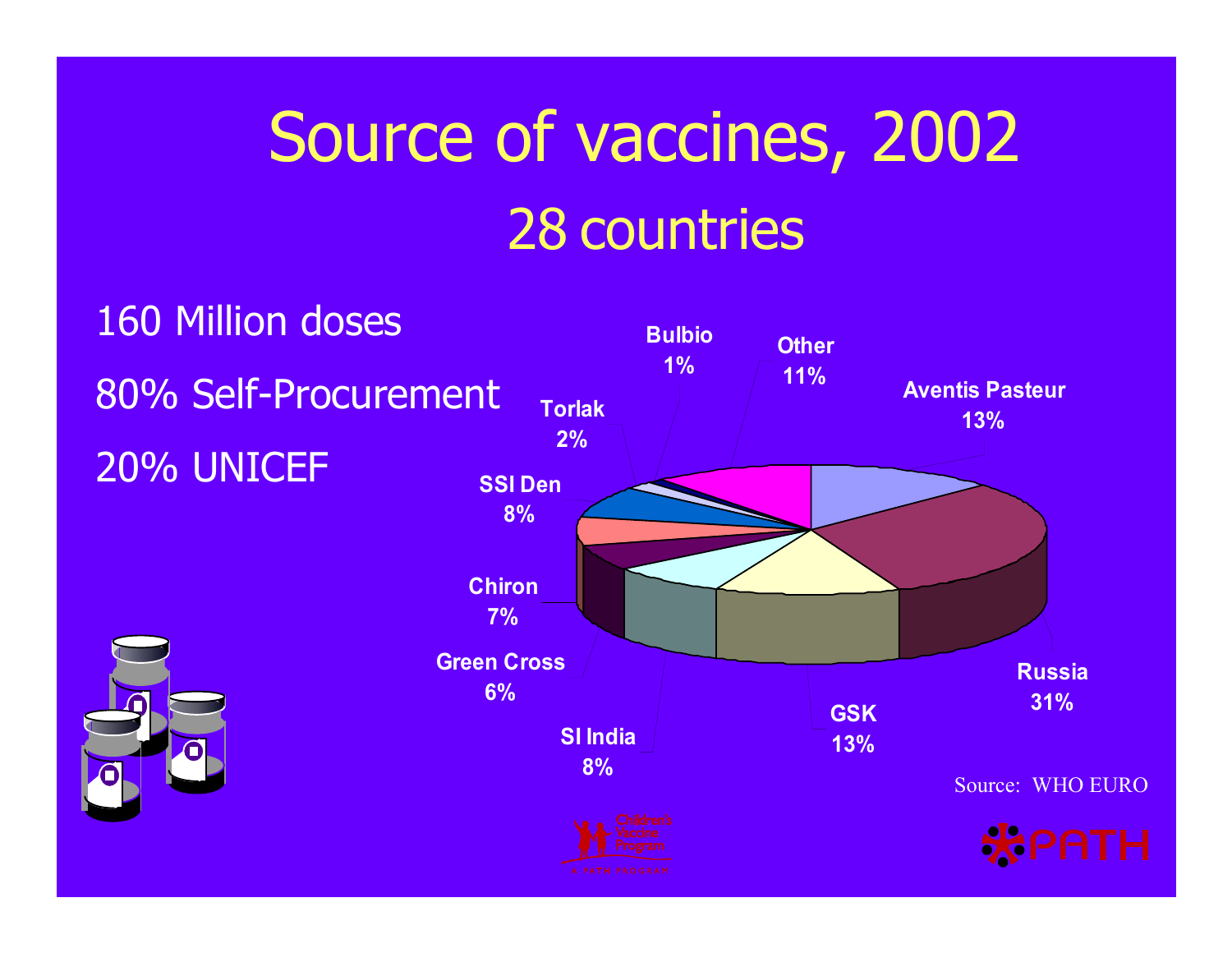# **Background**

- Mid-2001 -- St. Petersburg. Survey of prices paid by countries.
- End-2002 -- Copenhagen. Formalized interest and call for detailing of issues and options
- 2003 Analysis and report:

### **Group Procurement of Vaccines for CEE & NIS:**  Feasibility, Issues, and Options Available in Russian & English to participants



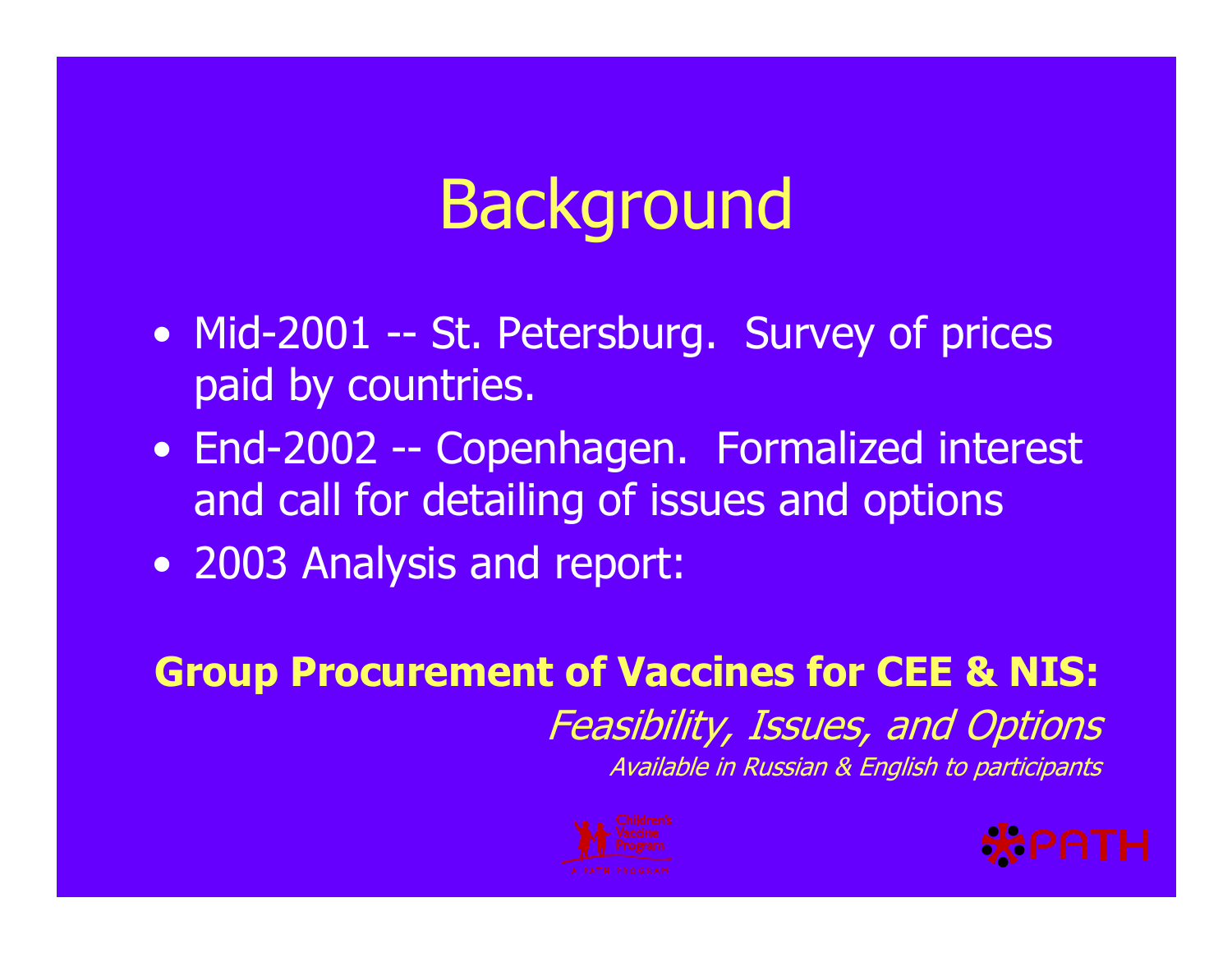## Lead Collaborators

Denis Maire, WHO EURO Dian Woodle, **Consultant** 

Miloud Kaddar, WHO HQ

Lead author, DeniseDeRoeck

### Todd Dickens, PATH

Maggie Huff-Rousselle, **Consultant** 



Alan Brooks, PATH

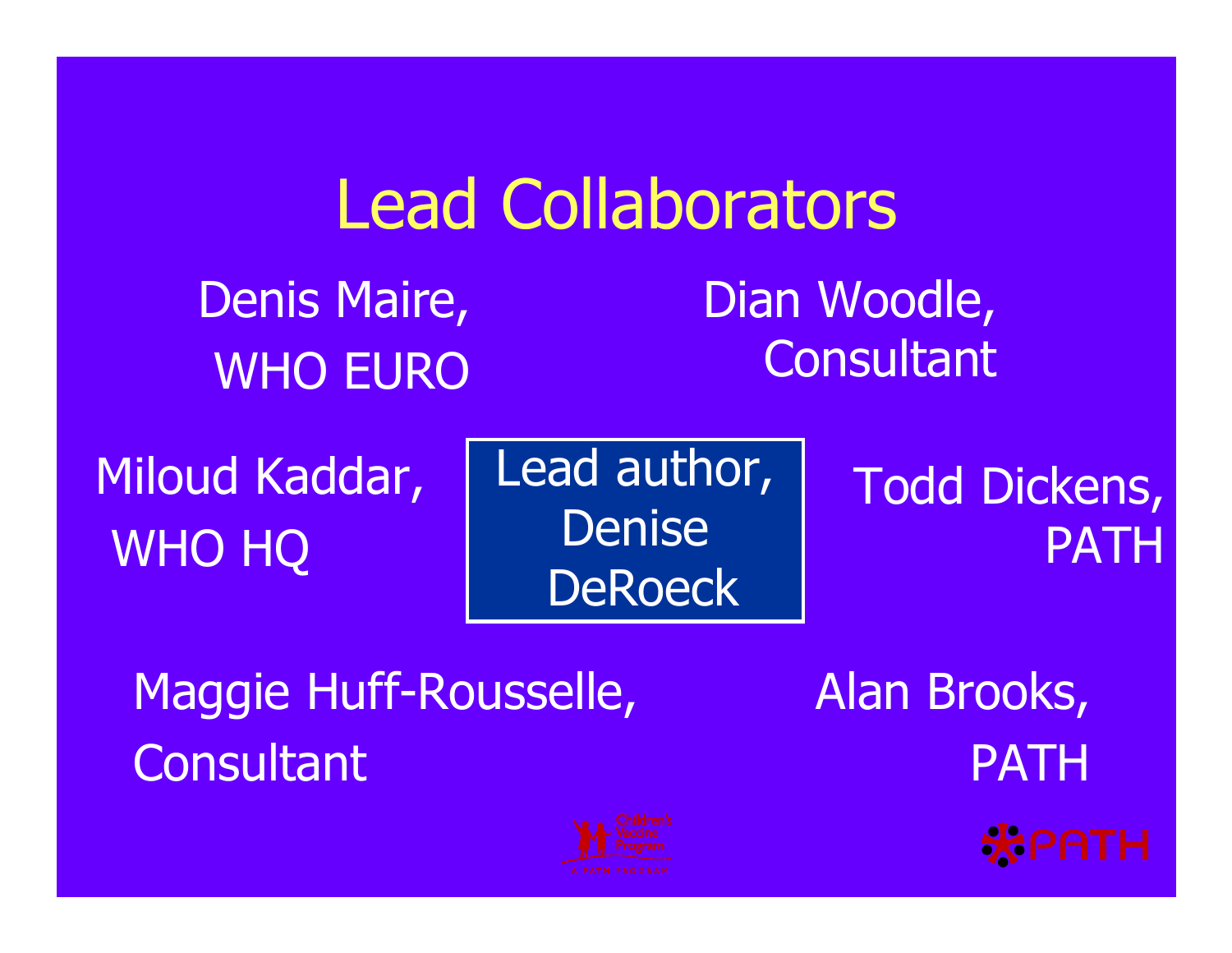# Why new procurement options?

- Often high vaccine prices and widely varying prices from country to country,
- Insufficient transparency and competition in the vaccine procurement process,
- Limited selection of vaccines,
- Irregular supply of vaccines, and
- Inadequate quality assurance for vaccines (in some countries).



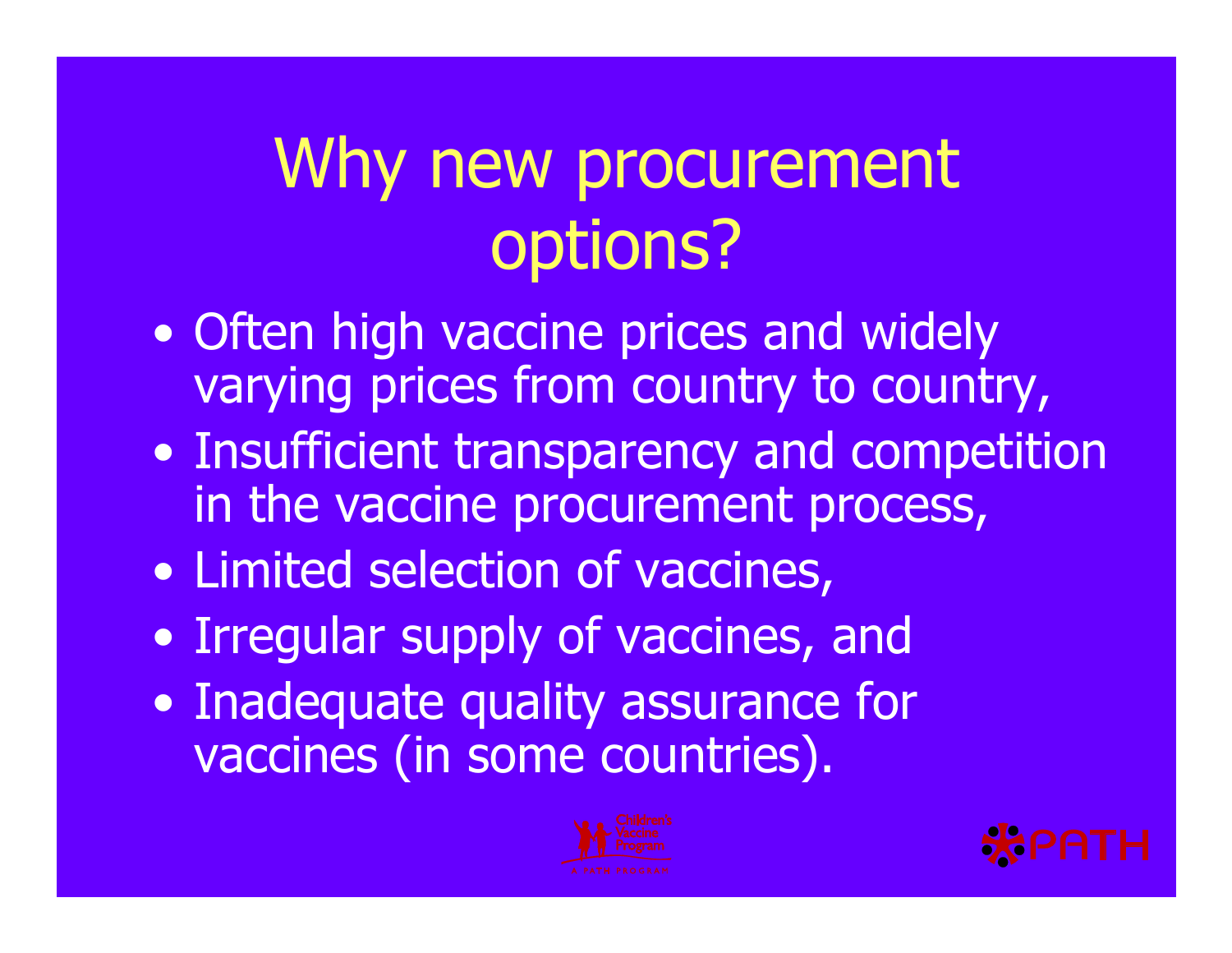### Illustrative Hepatitis B Prices - EURO





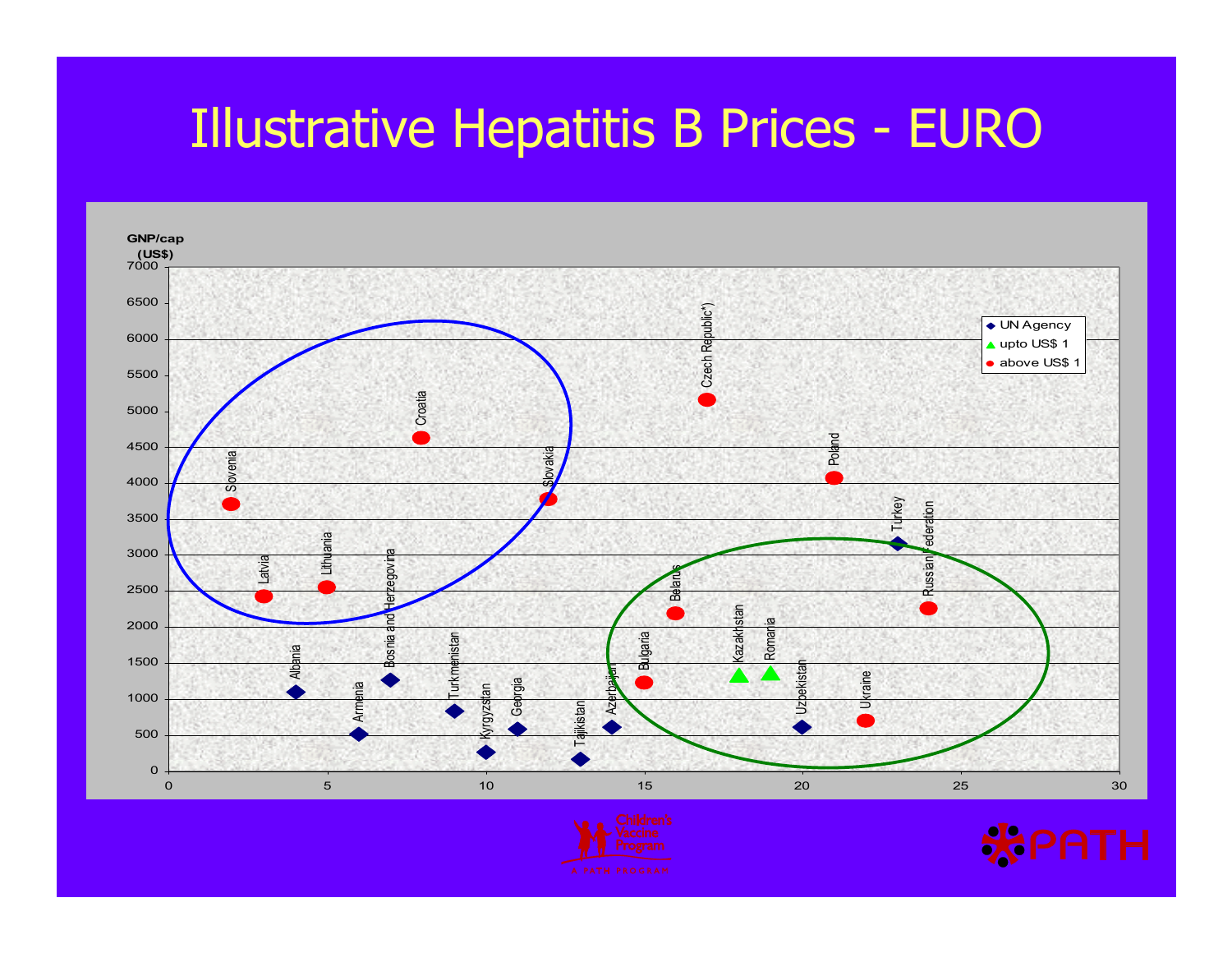# Initial Inclusion in Analysis

- "Tier" of non GAVI/VF countries (GNP/Capita greater than \$1000).
- Assumes countries below \$1000 best assisted by UNICEF.



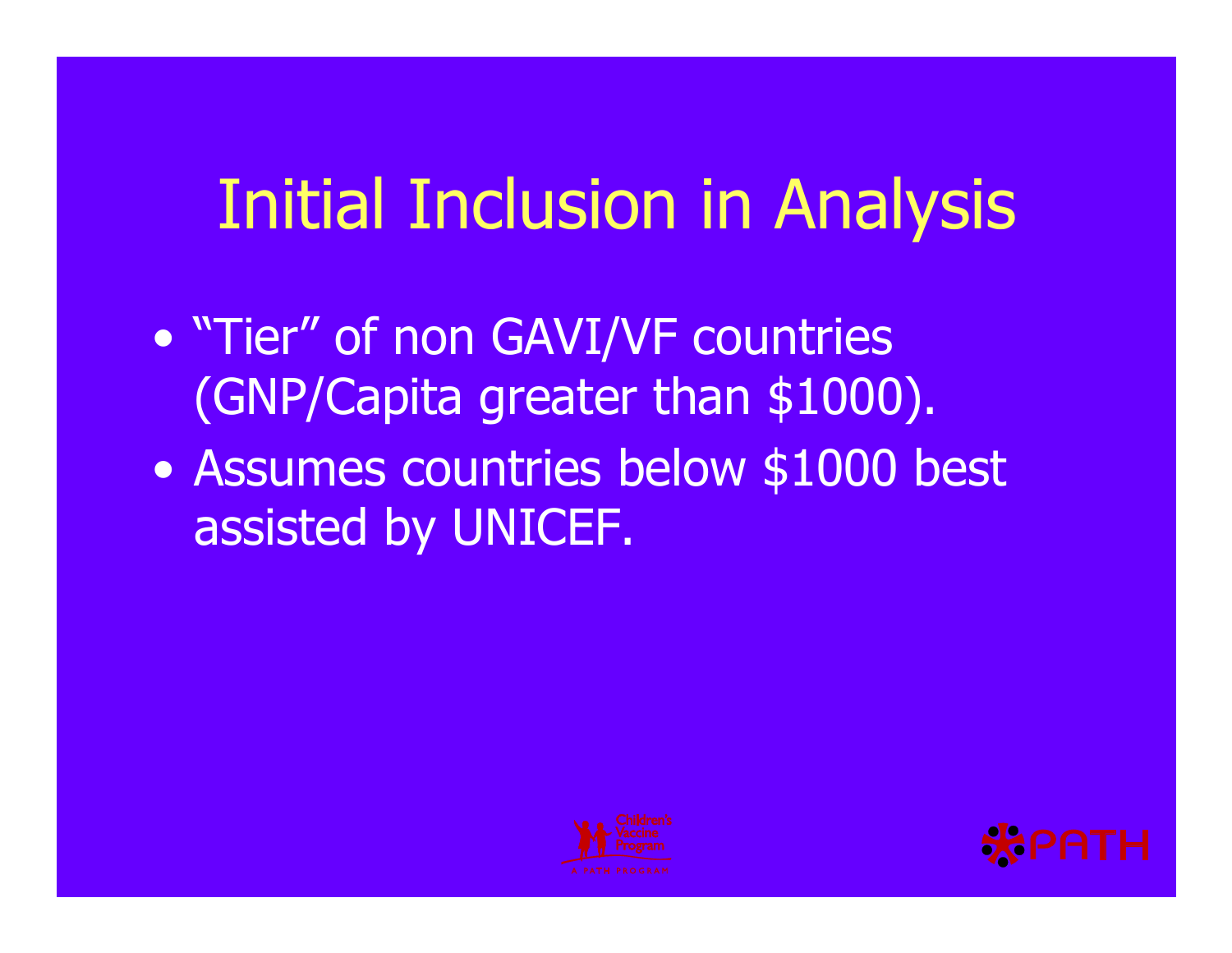## Method

- Analysis of potential models -- PAHO Revolving Fund, Gulf Cooperation Council, plus.
- Detailed visits to and discussions with 4 countries—Croatia, the Former Yugoslav Republic of Macedonia, Lithuania and Romania
	- $\mathcal{L}_{\mathcal{A}}$ – Selected for potential interest, feasibility, representativeness, local production, EU plans
- An analysis of the likely impact of EU accession



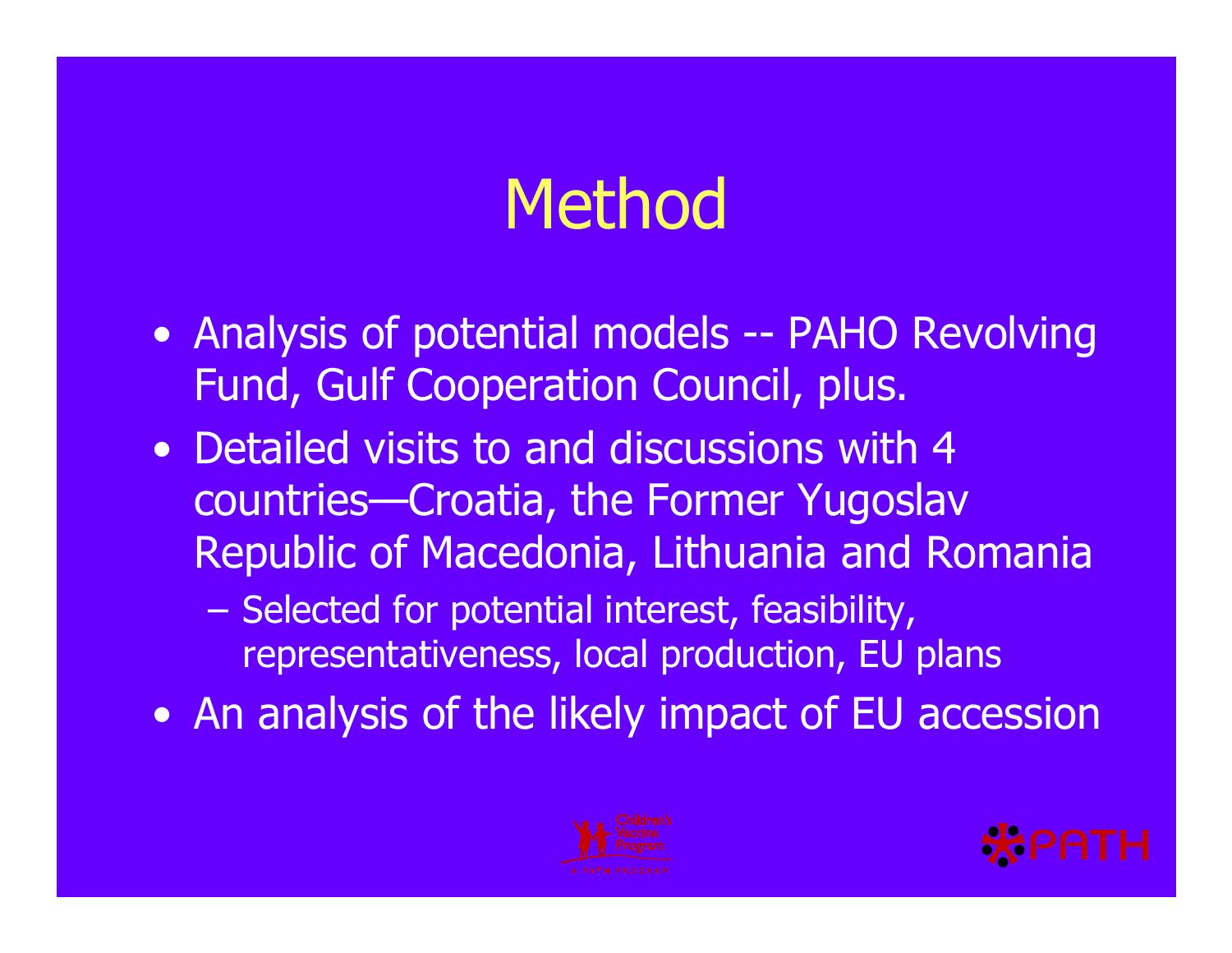## **Results**

Limited region-wide commitment at this time, but extensive commitment in certain countries (e.g. Baltics).

- 3 Baltic countries could see savings on the order of €200,000-800,000 plus/year, not including operating costs, for Hib, Hepatitis B, IPV, and MMR.
- Joining or plans to join EU increases likelihood for viable group procurement.



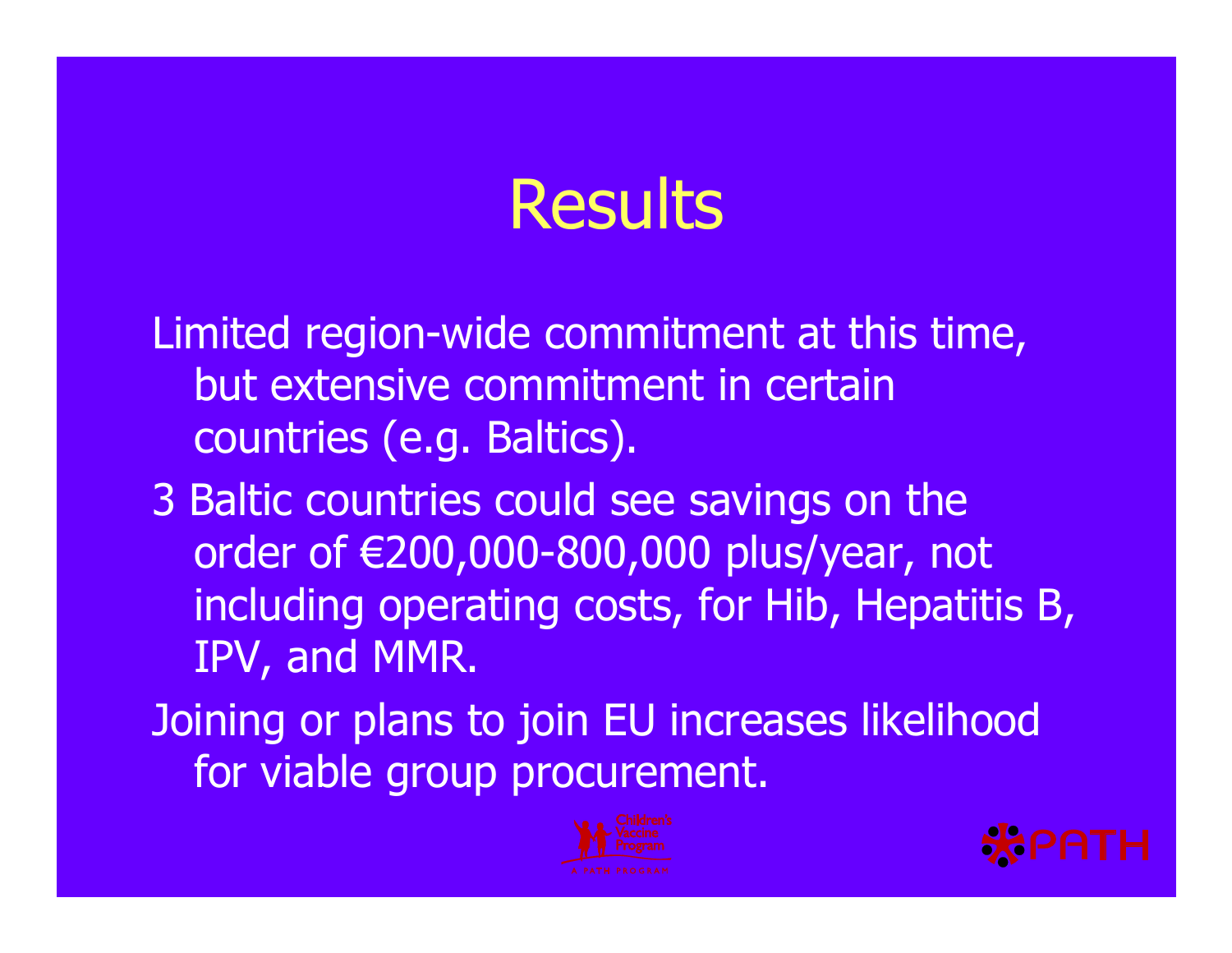# Implications of Results

- Group procurement could be an option for a subset of countries in the region
- Sustainability implications
- Opportunity exists to take cautious, step-wise approach over long-term – WHO primary support



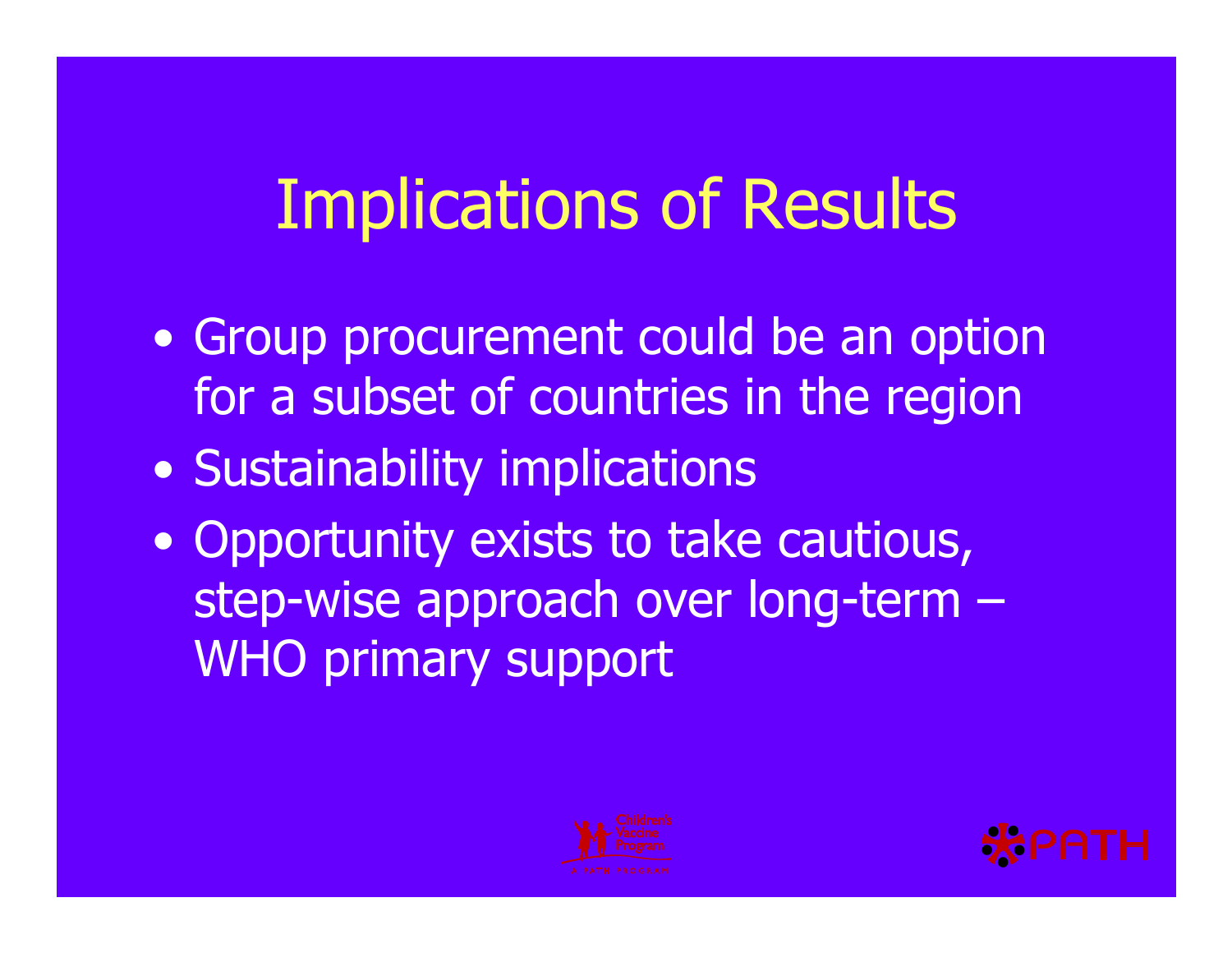### Step-Wise Approach to Group Procurement

#### **4. Central contracting**

Member countries jointly conduct tenders and award contract through an organized acting on their behalf

The central buying unit manages the purchase on behalf of c ountries

#### **3. Group contracting**

Member cou n t ries jointly negotiate prices and select suppliers Countries agree to purchase from selected suppliers Countries conduct procurement individuall y

#### **2. Coordinated informed buying**

Member countries undertake joint market survey, share suppliers performance,<br>information and monitor prices

Countries conduct procurement individuall y

#### **1. Informed buying**

Member cou n t ries share information about suppliers Countries conduct procurement individuall



 $\mathsf y$  Slide Adapted from MSH